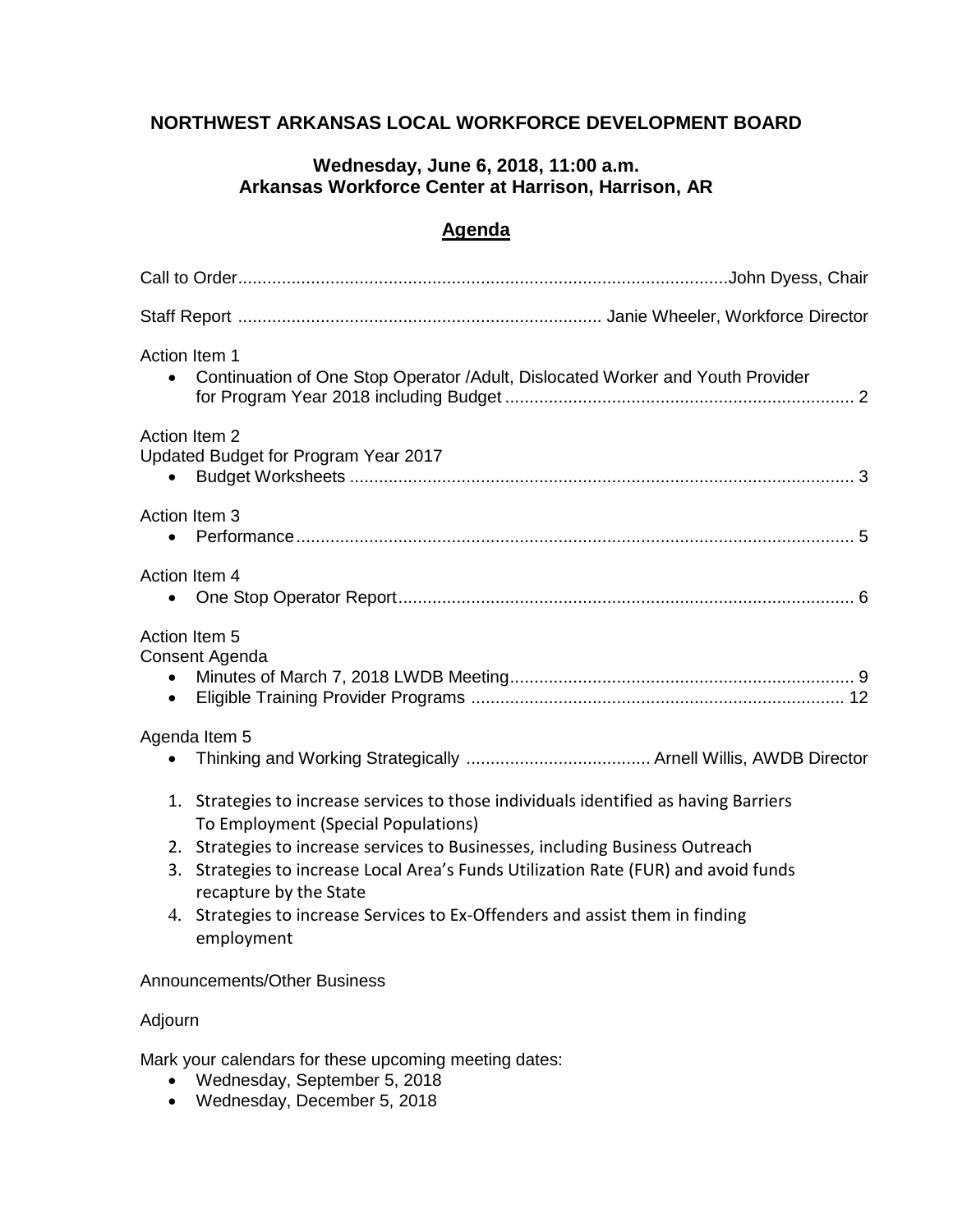### **One Stop Operator Continuation of Agreement**

The Northwest Arkansas Economic Development District was selected as the One Stop Operator to begin operation July 1, 2017 by the Northwest Arkansas Workforce Development Board. The Request for Qualifications allows for this agreement to continue until June 30, 2020 with the approval of the Northwest Arkansas Workforce Development Board each year. The agreement also allows for the adjustment of the budget each year for the One Stop Operator. Northwest Arkansas Economic Development District is also the provider of Title IB Program Services and the fiscal/administrative entity for the Northwest Arkansas Workforce Development Area.

Staff recommends the approval for continuation of the Agreement.

|                                | <b>PY 2017</b>       | <b>PY 2018</b>       |                   |
|--------------------------------|----------------------|----------------------|-------------------|
| <b>Cost Category</b>           | <b>Budget Amount</b> | <b>Budget Amount</b> | <b>Difference</b> |
| Personnel Services/Salary      | \$53,615.00          | \$28,594.00          | \$25,021.00       |
| <b>Fringe Benefits</b>         | \$12,135.00          | \$6,472.00           | \$5,663.00        |
| Travel                         | \$3,750.00           | \$2,000.00           | \$1,750.00        |
| Training & Education           | \$750.00             | \$750.00             | \$0.00            |
| Telephone/Internet/Fax/Postage | \$1,110.00           | \$3,184.00           | (52,074.00)       |
| Printing/Reproduction          | \$375.00             | \$500.00             | ( \$125.00)       |
| Materials & Supplies           | \$600.00             | \$1.000.00           | (5400.00)         |
| Rent/RSA                       | \$2,250.00           | \$2,000.00           | \$250.00          |
| Membership/Subscriptions/Pro   | \$375.00             | \$400.00             | (525.00)          |
| Maintenance/Repairs            | \$75.00              | \$100.00             | (\$25.00)         |
| <b>Total Budget</b>            | \$75,035.00          | \$45,000.00          | ( \$30,035.00)    |

### PY 18 One-Stop Operator Budget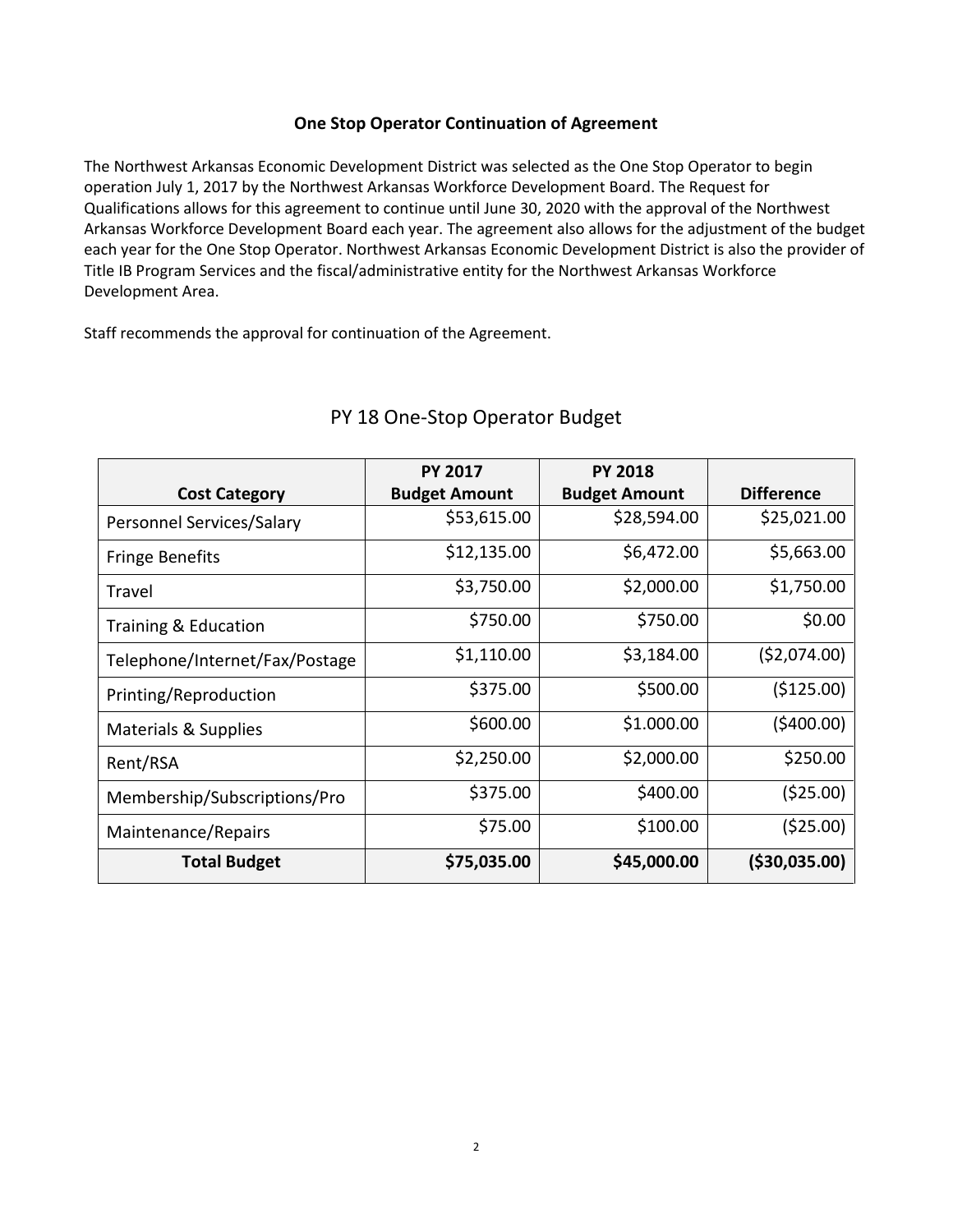|                                       |               |           |                  |                               | Northwest Arkansas Economic Development District |              |                 |              |             |
|---------------------------------------|---------------|-----------|------------------|-------------------------------|--------------------------------------------------|--------------|-----------------|--------------|-------------|
|                                       |               |           |                  | PY 2017 Budget                |                                                  |              |                 |              |             |
|                                       |               |           |                  | July 1, 2017 to June 30, 2018 |                                                  |              |                 |              |             |
|                                       |               |           |                  | Revised 6/8/18                |                                                  |              |                 |              |             |
| ADMIN REVENUE                         | TOTAL         | PROMISE   | NEG AR-29        | ONE-STOP                      | <b>TOTAL WIOA</b>                                | <b>HLNOA</b> | <b>YOUTH HC</b> | <b>TINGY</b> | DLW         |
| PY 17 Allocation                      | 267,818.21    | 16,800.00 | 150,006.00       | 7,502.00                      | 93,510.21                                        | 73,905.00    | 3,067.21        | 8,459.00     | 8,079.00    |
| FY 18 Allocation                      | 100,328.00    |           |                  |                               | 100,328.00                                       |              |                 | 82,573.00    | 17,755.00   |
| <b>Total Allocation</b>               | 368,146.21    | 16,800.00 | 150,006.00       | 7,502.00                      | 193,838.21                                       | 73,905.00    | ក្<br>3,067.    | 91,032.00    | 25,834.00   |
| PY 16 Carryover                       | 12,997.71     |           |                  |                               | 12,997.71                                        | 7,476.95     |                 | 1,431.16     | 4,089.60    |
| FY 17 Carryover                       | 146,801.00    |           |                  |                               | 146,801.00                                       |              |                 | 107,275.00   | 39,526.00   |
| Total Funds                           | 527,944.92    | 16,800.00 | 150,006.00       | 7,502.00                      | 353,636.92                                       | 81,381.95    | 3,067.21        | 199,738.16   | 69,449.60   |
| <u>Admin Costs</u>                    | <b>Budget</b> | Promise   | <b>NEG AR-29</b> | One-Stop                      | WIOA Formula                                     | Youth        | <b>Youth HC</b> | <b>Adult</b> | DLW         |
| Audit / Planning Assistance           | 40,000.00     | 4,156.00  | 30,477.00        |                               | 5,367.00                                         | 1,235.10     |                 | 3,031.34     | 1,100.56    |
| CDC Audit & Federal Tax Preparation   | 10,065.00     |           |                  |                               | 10,065.00                                        | 2,336.54     |                 | 5,734.64     | 1,993.82    |
| Salaries & Wages                      | 285,749.94    | 5,294.00  | 61,949.00        | 5,361.00                      | 213,145.94                                       | 49, 438. 44  | 2,537.50        | 120, 160.00  | 41,010.00   |
| Fringe                                | 79,148.98     | 1,109.00  | 19,793.00        | 1,213.00                      | 57,033.98                                        | 12,717.38    | 529.71          | 32,390.88    | 11,396.01   |
| Professional Fees                     | 100.00        |           |                  |                               | 100.00                                           | 23.01        |                 | 56.48        | 20.51       |
| Advertising                           | 300.00        |           |                  |                               | 300.00                                           | 69.04        |                 | 169.44       | 61.52       |
| Building Rents/Storage Rents          | 6,141.00      | 150.00    | 4,762.00         | 225.00                        | 1,004.00                                         | 231.05       |                 | 567.07       | 205.88      |
| Telephone/Communications              | 6,282.00      | 55.00     | 1,619.00         | 86.00                         | 4,522.00                                         | 1,040.64     |                 | 2,554.08     | 927.28      |
| Property Tax                          | 1,725.00      |           |                  |                               | 1,725.00                                         | 396.97       |                 | 974.30       | 353.73      |
| Ins-Liability, Bldg, 401K, D&O, crime | 10,781.00     | 138.00    | 143.00           |                               | 10,500.00                                        | 2,416.35     |                 | 5,930.52     | 2,153.13    |
| Repairs and Maintenance               | 522.00        | 122.00    | 143.00           | 7.00                          | 250.00                                           | 57.53        |                 | 141.20       | 51.27       |
| Materials and Supplies                | 5,951.00      | 360.00    | 1,429.00         | 60.00                         | 4,102.00                                         | 943.98       |                 | 2,316.86     | 841.16      |
| Equipment                             | 600.00        |           |                  |                               | 600.00                                           | 138.08       |                 | 338.89       | 123.03      |
| Memberships/subscriptions             | 2,374.00      | 145.00    | 191.00           | 38.00                         | 2,000.00                                         | 460.26       |                 | 1,129.62     | 410.12      |
| Uniforms, Mat deaning                 | 250.00        |           |                  |                               | 250.00                                           | 57.53        |                 | 141.20       | $51.27$     |
| Office Services (shredding)           | 375.00        |           |                  |                               | 375.00                                           | 86.30        |                 | 211.80       | 76.90       |
| Meeting costs                         | 270.00        | 270.00    |                  |                               |                                                  |              |                 |              |             |
| Printing /copying                     | 1,665.00      | 45.00     | 714.00           | 37.00                         | 869.00                                           | 199.98       |                 | 490.82       | 178.20      |
| Postage                               | 2,301.00      | 150.00    | 714.00           | 25.00                         | 1,412.00                                         | 324.95       |                 | 797.51       | 289.54      |
| Training/Educational classes          | 1,132.00      | 30.00     | 952.00           | 75.00                         | 75.00                                            | 17.26        |                 | 42.36        | 15.38       |
| Travel-Mileage                        | 6,486.00      | 760.00    | 1,151.00         | 375.00                        | 4,200.00                                         | 966.54       |                 | 2,372.21     | 861.25      |
| Legal Fees                            | 500.00        |           |                  |                               | 500.00                                           | 115.06       |                 | 282.41       | 102.53      |
| Utilities                             | 8,000.00      |           |                  |                               | 8,000.00                                         | 1,841.03     |                 | 4,518.49     | 1,640.48    |
| Computer Software                     | 1,767.00      |           |                  |                               | 1,767.00                                         | 406.64       |                 | 998.02       | 362.34      |
| Bank fees                             | 250.00        |           |                  |                               | 250.00                                           | 57.53        |                 | 141.22       | 51.25       |
| <b>Total Admin</b>                    | 472,735.92    | 12,784.00 | 124,037.00       | 7,502.00                      | 328,412.92                                       | 75,577.19    | 3,067.21        | 185, 491.36  | 64,277.16   |
|                                       |               |           |                  |                               |                                                  |              |                 |              |             |
| LWDB Admin                            | 55,209.00     | 4,016.00  | 25,969.00        |                               | 25,224.00                                        | 5,804.76     |                 | 14,246.80    | 4<br>5,172. |
|                                       |               |           |                  |                               |                                                  |              |                 |              |             |
| <b>Total Admin</b>                    | 527,944.92    | 16,800.00 | 150,006.00       | 7,502.00                      | 353,636.92                                       | $-81,381,95$ | 3,067.21        | 199,738.16   | 69,449.60   |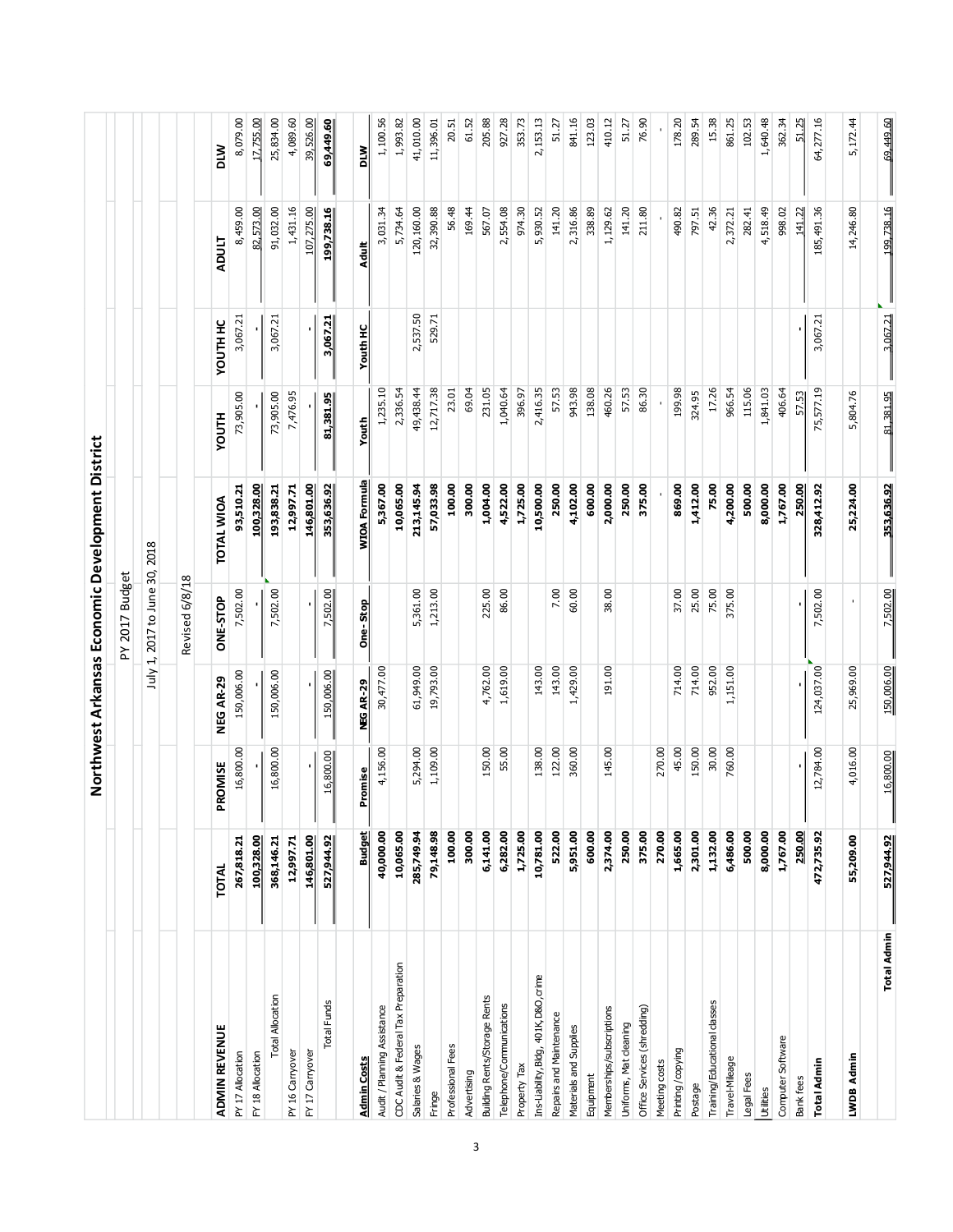| <b>PROGRAM REVENUE</b>              | <b>TOTAL</b>  | PROMISE    | <b>NEG AR-29</b> | <b>ONE STOP</b> | <b>TOTAL WIOA</b> | <b>HLION</b> | YOUTH HC     | <b>TINGY</b> | DLW        |
|-------------------------------------|---------------|------------|------------------|-----------------|-------------------|--------------|--------------|--------------|------------|
| PY 17 Allocation                    | 2,670,480.53  | 411,286.56 | 1,350,059.00     | 67,533.00       | 841,601.97        | 665,145.00   | 27,604.97    | 76,133.00    | 72,719.00  |
| FY 18 Allocation                    | 902,958.00    |            |                  |                 | 902,958.00        |              |              | 743,160.00   | 159,798.00 |
| <b>Total Allocation</b>             | 3,573,438.53  | 411,286.56 | 1,350,059.00     | ,533.00<br>67   | 1,744,559.97      | 665,145.00   | 27,604.97    | 819,293.00   | 232,517.00 |
| PY 16 Carryover                     | 424,369.28    |            |                  |                 | 424,369.28        | 356,807.56   |              |              | 67,561.72  |
| FY17 Carryover                      | 936,111.86    |            |                  |                 | 936,111.86        |              |              | 580,370.86   | 355,741.00 |
| <b>Total Funds</b>                  | 4,933,919.67  | 411,286.56 | 1,350,059.00     | 533.00<br>67    | 3,105,041.11      | 1,021,952.56 | 604.97<br>27 | 1,399,663.86 | 655,819.72 |
| <b>WIOA</b> Program                 | <b>Budget</b> | Promise    | NEG AR-29        | One Stop        | WIOA Formula      | Youth        | Youth HC     | Adult        | <b>NTO</b> |
| Compensation                        | 1,075,154.00  | 141,580.00 | 28,767.00        | 48,254.00       | 856,553.00        | 348,576.50   |              | 269,595.90   | 238,380.60 |
| Fringe Benefits                     | 292,116.14    | 28,924.00  | 9,191.00         | 10,922.00       | 243,079.14        | 100,029.56   |              | 76,327.26    | 66,722.32  |
| Payroll Expense-Other               | 12,156.00     |            |                  |                 | 12,156.00         | 6,078.00     |              | 3,646.80     | 2,431.20   |
| Advertising                         | 1,500.00      |            |                  |                 | 1,500.00          | 750.00       |              | 450.00       | 300.00     |
| Communication - Postage             | 8,800.00      | 500.00     | 738.00           | 100.00          | 7,462.00          | 3,731.00     |              | 2,238.60     | 1,492.40   |
| Communication - Telephone           | 20,899.00     | 1,144.00   | 2,381.00         | 899.00          | 16,475.00         | 8,237.50     |              | 4,942.50     | 3,295.00   |
| Computer / Software Upgrade         | 2,500.00      |            |                  |                 | 2,500.00          | 1,250.00     |              | 750.00       | 500.00     |
| Insurance - Building                | 168.00        |            |                  |                 | 168.00            | 84.00        |              | 50.40        | 33.60      |
| Insurance-Liability                 | 2,025.00      |            |                  |                 | 2,025.00          | 1,012.50     |              | 607.50       | 405.00     |
| Maintenance & Repair -Building      | 468.00        | 50.00      | 48.00            | 68.00           | 302.00            | 151.00       |              | 90.60        | 60.40      |
| Service Fees                        | 1,500.00      |            |                  |                 | 1,500.00          | 750.00       |              | 450.00       | 300.00     |
| Materials & Supplies                | 16,540.00     | 1,500.00   | 953.00           | 540.00          | 13,547.00         | 6,773.50     |              | 4,064.10     | 2,709.40   |
| Membership/Sub/Pro Activity         | 5,338.00      | 190.00     |                  | 338.00          | 4,810.00          | 2,405.00     |              | 1,443.00     | 962.00     |
| Printing & Reproduction             | 8,837.00      | 600.00     | 714.00           | 337.00          | 7,186.00          | 3,593.00     |              | 2,155.80     | 1,437.20   |
| Rent - Building/Space & Utilities   | 102,025.00    | 13,300.00  | 7,619.00         | 2,025.00        | 79,081.00         | 39,540.50    |              | 23,724.30    | 15,816.20  |
| Training & Education                | 3,675.00      |            |                  | 675.00          | 3,000.00          | 1,500.00     |              | 900.00       | 600.00     |
| Travel                              | 74,375.00     | 6,000.00   | 5,309.00         | 3,375.00        | 59,691.00         | 29,845.50    |              | 17,907.30    | 11,938.20  |
| Job Readiness and Recognition Event | 13,454.00     | 13,454.00  |                  |                 |                   |              |              |              |            |
| <b>Total WIOA Overhead</b>          | 1,641,530.14  | 207,242.00 | 55,720.00        | 533.00<br>67,   | 1,311,035.14      | 554,307.56   |              | 409,344.06   | 347,383.52 |
|                                     |               |            |                  |                 |                   |              |              |              |            |
| LWDB Program                        | 121,206.00    |            |                  |                 | 121,206.00        | 60,603.00    |              | 36,361.80    | 24,241.20  |
| <b>Total Program Overhead</b>       | 1,762,736.14  | 207,242.00 | 55,720.00        | 67,533.00       | 1,432,241.14      | 614,910.56   |              | 445,705.86   | 371,624.72 |
|                                     |               |            |                  |                 |                   |              |              |              |            |
| Participant Costs                   | 3,171,183.53  | 204,044.56 | 1,294,339.00     |                 | 1,672,799.97      | 407,042.00   | 27,604.97    | 953,958.00   | 284,195.00 |
| <b>Total Program</b>                | 4,933,919.67  | 411,286.56 | 1,350,059.00     | 67,533.00       | 3,105,041.11      | 1,021,952.56 | 27,604.97    | 1,399,663.86 | 655,819.72 |
| Balance                             |               |            |                  |                 |                   |              |              |              |            |
|                                     |               |            |                  |                 |                   |              |              |              |            |
| <b>Total Revenue</b>                | 5,461,864.59  | 428,086.56 | 1,500,065.00     | 75,035.00       | 3,458,678.03      | 1,103,334.51 | 30,672.18    | 1,599,402.02 | 725,269.32 |
| <b>Total Budget</b>                 | 5,461,864.59  | 428,086.56 | 1,500,065.00     | 75,035.00       | 3,458,678.03      | 1,103,334.51 | 30,672.18    | 1,599,402.02 | 725,269.32 |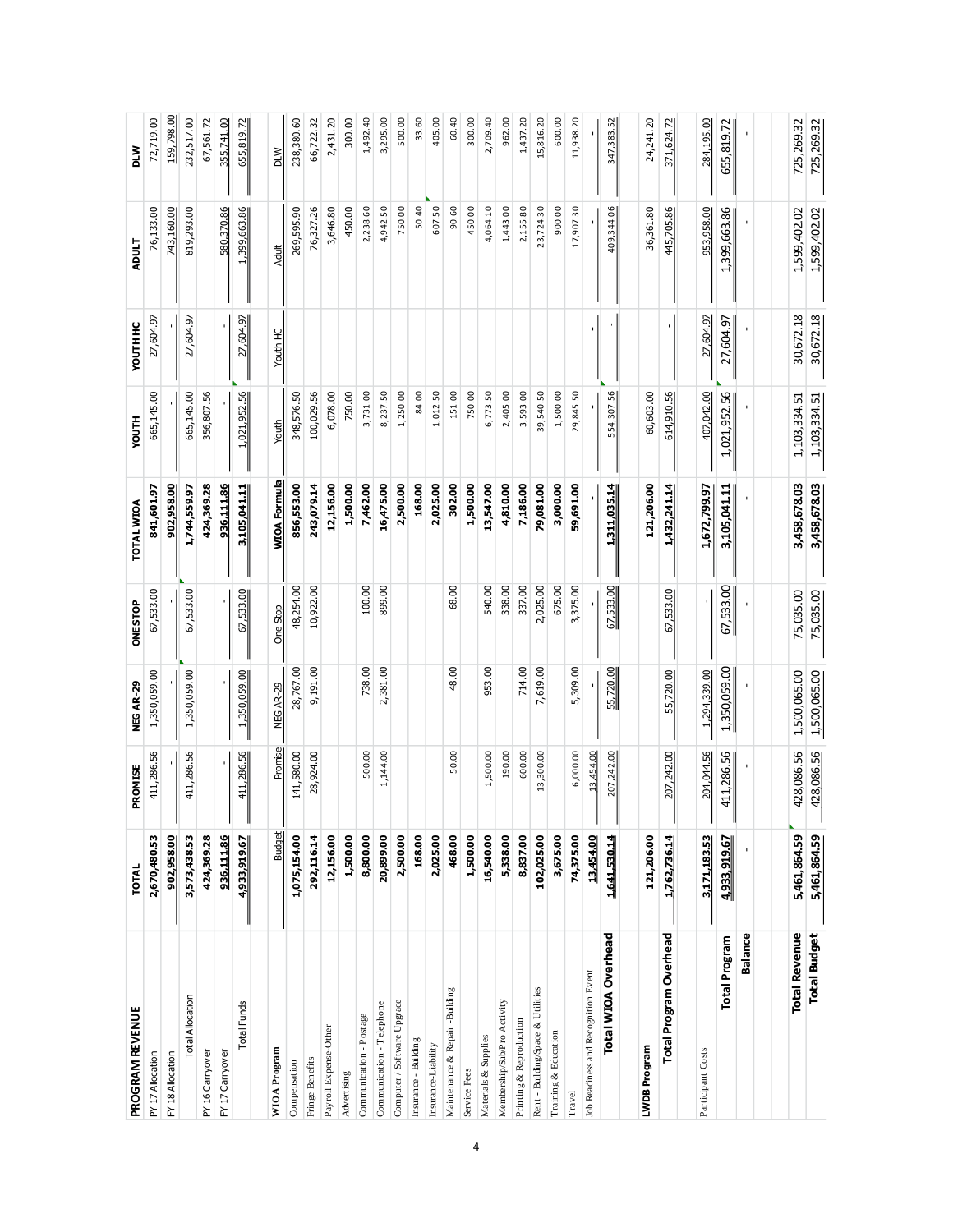## Initial US Department of Labor Arkansas Performance Metrics Initial US Department of Labor Arkansas Performance Metrics

|                                             |              | <b>CONSELECT STATE</b> |            |           |                                                                                |
|---------------------------------------------|--------------|------------------------|------------|-----------|--------------------------------------------------------------------------------|
| ARGET OUTCOME                               | <b>ADULT</b> | <b>DWs</b>             |            | W-P YOUTH |                                                                                |
| nent Rate 2nd Quarter After Exit            | 91.0         | 89.1                   | 73.4       |           | 64.4 Entered Employment or Enrollment in Education Rate 2nd Quarter After Exit |
| ered Employment Rate 4th Quarter After Exit | 85.8         | 85.1                   | 75.8       | g         | rred Employment or Enrollment in Education Rate And Quarter After Exit         |
| edian Earnings 2nd Quarter After Exit       | 6,539        | 8,090                  | 4,586      |           | N/A Median Earnings 2nd Quarter After Exit                                     |
| t 4th Quarter After Exit                    | 70.3         | 83.3                   | <b>N/A</b> |           | 63.4 Credential Attainment 4th Quarter After Exit                              |

### PREDICTED OUTCOMES

5

| <b>And Party Road</b>                        | 745                                         |                                        |                                              |
|----------------------------------------------|---------------------------------------------|----------------------------------------|----------------------------------------------|
| cered Employment Rate 2nd Quarter After Exit | ered Employment Rate 4th Quarter After Exit | Median Earnings 2nd Quarter After Exit | Credential Attainment 4th Quarter After Exit |

# PY2011-15 AVERAGE of SIMULATED WIOA OUTCOMES \*

| loyment Rate 2nd Quarter After Exit | 87.9 |      | 66.7       | ğ          | Enrollment in Education Rate 2nd Quarter After Exit |
|-------------------------------------|------|------|------------|------------|-----------------------------------------------------|
| oyment Rate 4th Quarter After Exit  | 84.4 | 88.5 | 67.0       | 80.7       | arollment in Education Rate And Quarter After Exit  |
| fter E<br>2nd Quarter A             | į    |      | 4,236<br>š | <b>NIA</b> | ŀ<br>ter After Exit<br>and Quart<br>Median F.       |
| tainment 4th Quarter After Exi      |      |      | l          |            | ent 4th Quarter After Exit<br><b>El Croodant</b>    |
|                                     |      |      |            |            |                                                     |

. MICES<br>- MICES Proter Averages based on data starting only on PY2012 due to lake We miles records for provided water and multiple of the second due to the<br>- amod -4 . resulting from processing actual part With participate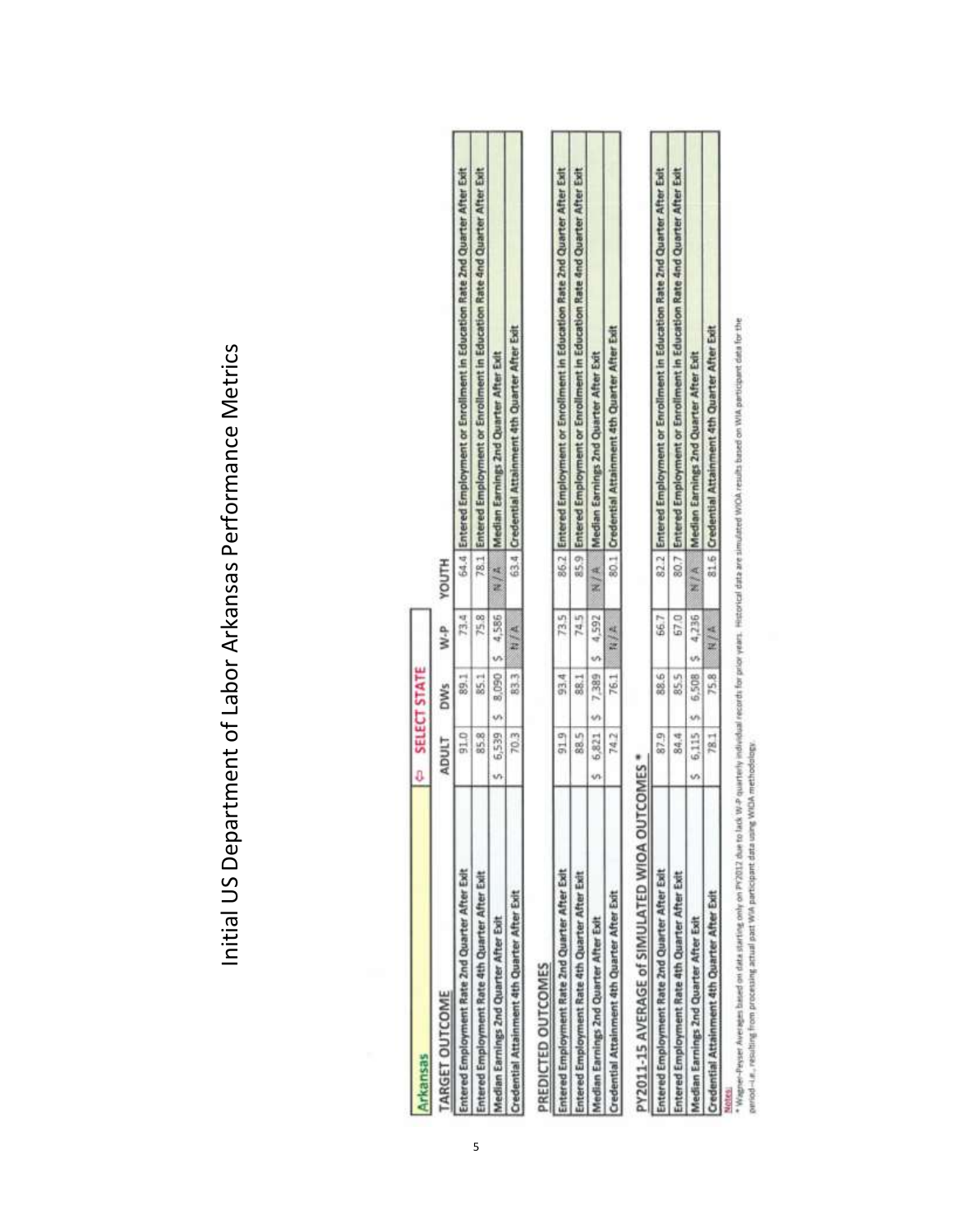### **One Stop Operator Report July 1, 2017 through March 31, 2018 Core 4 Partner Programs**

### **Title I, NWAEDD**

(Serving Adults, Youth, Out of School Youth, Dislocated Workers, and National Disaster Grants)

| Location              | 3 <sup>rd</sup> Quarter Participants | <b>Year to Date</b> |
|-----------------------|--------------------------------------|---------------------|
|                       |                                      | <b>Participants</b> |
| Fayetteville          | 12                                   | 107                 |
| Harrison              | 23                                   | 190                 |
| Mtn. Home             | 10                                   | 109                 |
| Rogers                |                                      | 35                  |
| <b>Siloam Springs</b> |                                      | 47                  |

### **Title II, 4 Adult Education Northwest District**

(Services Include - English Language Learners, US-Civics preparation, Adult Basic and Secondary Education, Workplace Education, Family Literacy, Intergrade Education and Training)

| <b>Location</b>                      | 3 <sup>rd</sup> Quarter<br>Reportable<br><b>Individuals</b> | 3 <sup>rd</sup> Quarter<br><b>Participants</b> | <b>Year to Date</b><br>Reportable<br><b>Individuals</b> | <b>Year to Date</b><br><b>Participants</b> |
|--------------------------------------|-------------------------------------------------------------|------------------------------------------------|---------------------------------------------------------|--------------------------------------------|
| <b>Arkansas State University</b>     | 71                                                          | 44                                             | 153                                                     | 78                                         |
| at Mountain Home                     |                                                             |                                                |                                                         |                                            |
| <b>Fayetteville Public Schools</b>   | 275                                                         | 243                                            | 469                                                     | 374                                        |
| <b>North Arkansas College</b>        | 280                                                         | 206                                            | 506                                                     | 334                                        |
| <b>Northwest Arkansas</b>            | 873                                                         | 524                                            | 1707                                                    | 1108                                       |
| <b>Community College</b>             |                                                             |                                                |                                                         |                                            |
| <b>Northwest Technical Institute</b> | 939                                                         | 705                                            | 1668                                                    | 1065                                       |
| <b>Ozark Literacy Council</b>        | 203                                                         | 126                                            | 357                                                     | 166                                        |

### **Title III, Department of Workforce Services**

(Services Include - Job Service, TANF Clients, Unemployment Insurance))

| Location       | 3 <sup>rd</sup> Quarter Participants | <b>Year to Date</b> |
|----------------|--------------------------------------|---------------------|
| Fayetteville   | 3120                                 | 8289                |
| Harrison       | 1759                                 | 2311                |
| Mtn. Home      | 1313                                 | 4204                |
| Rogers         | 3654                                 | 9525                |
| Siloam Springs | 1561                                 | 4780                |

### **Title IV Arkansas Rehabilitation Services Northwest**

DISTRICT 1 – AMY JONES (Services Include - Case Review, Career & Technical Training and education, transition from to school work or postsecondary, on-the-job training, ancillary support services, and employee performance issues because of a disability in the workplace)

| <b>LOCATION</b>       | 3 <sup>rd</sup> Quarter Participants | <b>YTD Participants</b> |
|-----------------------|--------------------------------------|-------------------------|
| Fayetteville/Harrison | 307                                  | 726                     |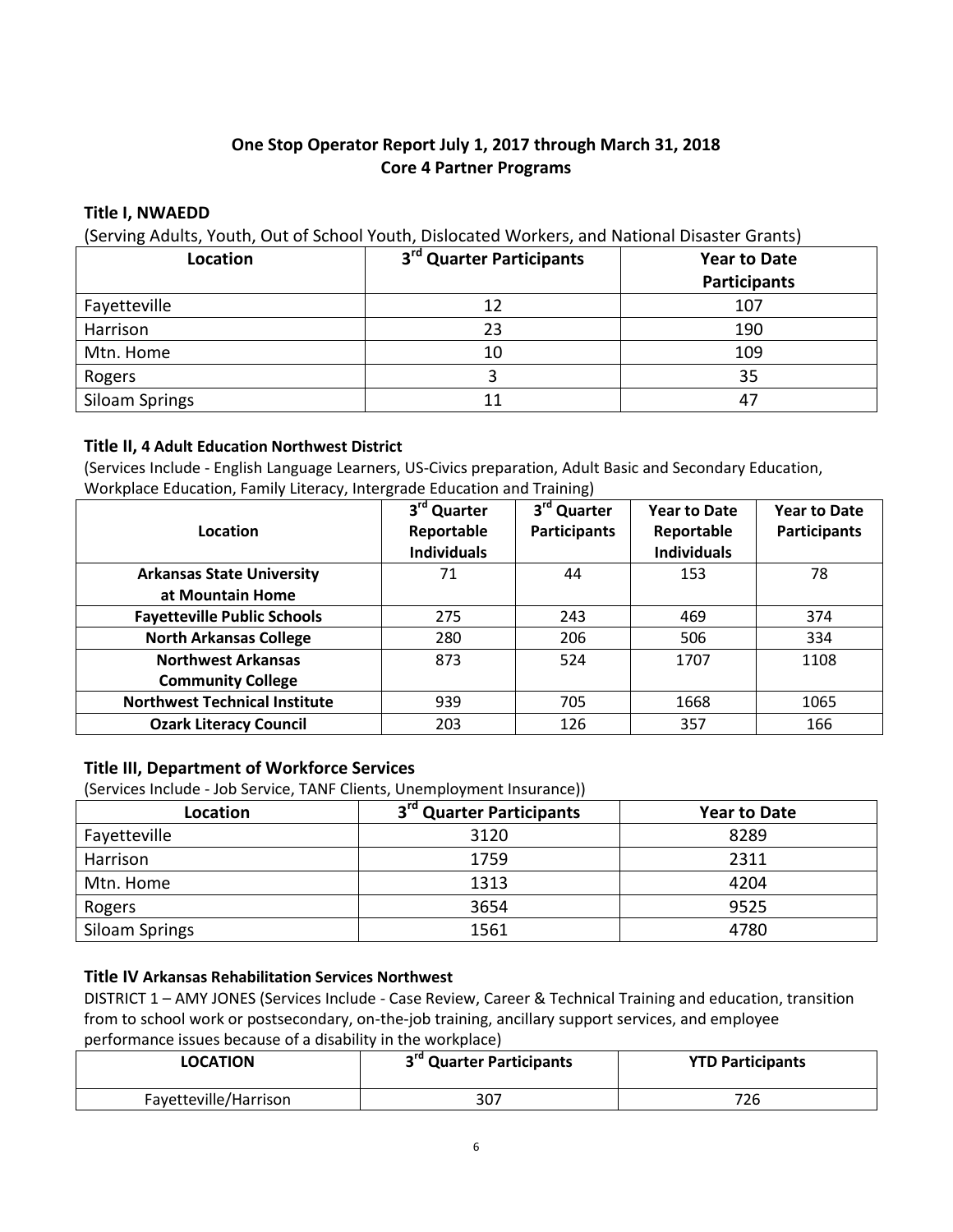### **Title IV, Services for the Blind**

DISTRICT 1 – (Services Include - Case Review, Career & Technical Training and education, transition from to school work or postsecondary, on-the-job training, ancillary support services, employee performance issues because of a disability in the workplace and)

| <b>LOCATION</b> | 3rd Quarter Youth | 3 <sup>rd</sup> Quarter Adult | <b>Year to Date Youth</b> | <b>Year to Date Adults</b> |
|-----------------|-------------------|-------------------------------|---------------------------|----------------------------|
| Favetteville    |                   |                               |                           | 78                         |
| <b>Harrison</b> |                   |                               |                           |                            |

### **WIOA Quarterly Meetings**

Each quarter meetings are held with all Core 4 Partners at different locations throughout the district. The meetings below of location and dates are listed for this quarter of reporting.

| <b>LOCATION</b> | <b>DATE HELD</b> |
|-----------------|------------------|
| Mtn. Home       | March 29         |
| Harrison        | March 28         |
| Rogers          | April 18         |
| Fayetteville    | April 18         |

### **A. Outreach of Services**

WIOA Title I staff attended job fairs and high school career fairs, met with secondary and postsecondary school counselors, attended college orientations for medical programs and met with Adult Ed/GED classes. Staff also coordinated with Juvenile Services and non-profit organizations that served pregnant/parenting women.

Arkansas Rehabilitation Services (ARS) and University of Arkansas-Center for Education Access hosted a Transition Workshop at the University of Arkansas for parents and youth titled "Connecting the Pieces: Empowering Youth for Life after High School" on March 8-9.

### **B. Community Activities**

WIOA Title I staff participated in Chamber events and served on boards and advisory boards for United Way, CASA, Literacy Councils and Adult Ed.

### **C. Future Activity of the Next Quarter**

Partners Meetings:

Mountain Home – June 4, 2018 Harrison – June 14, 2018 Combined Fayetteville, Rogers and Siloam Springs – July 2018

On May 9<sup>th</sup> ARS collaborated with Arkansas Support Network to host the 2018 Business Relations Panel in Fayetteville. The focus of the event is to network with employers and community resources to discuss the benefits of hiring people with disabilities.

WIOA Title I staff attended the National Association of Workforce Development Professionals (NAWDP) Conference in Phoenix, AZ on May 20-24.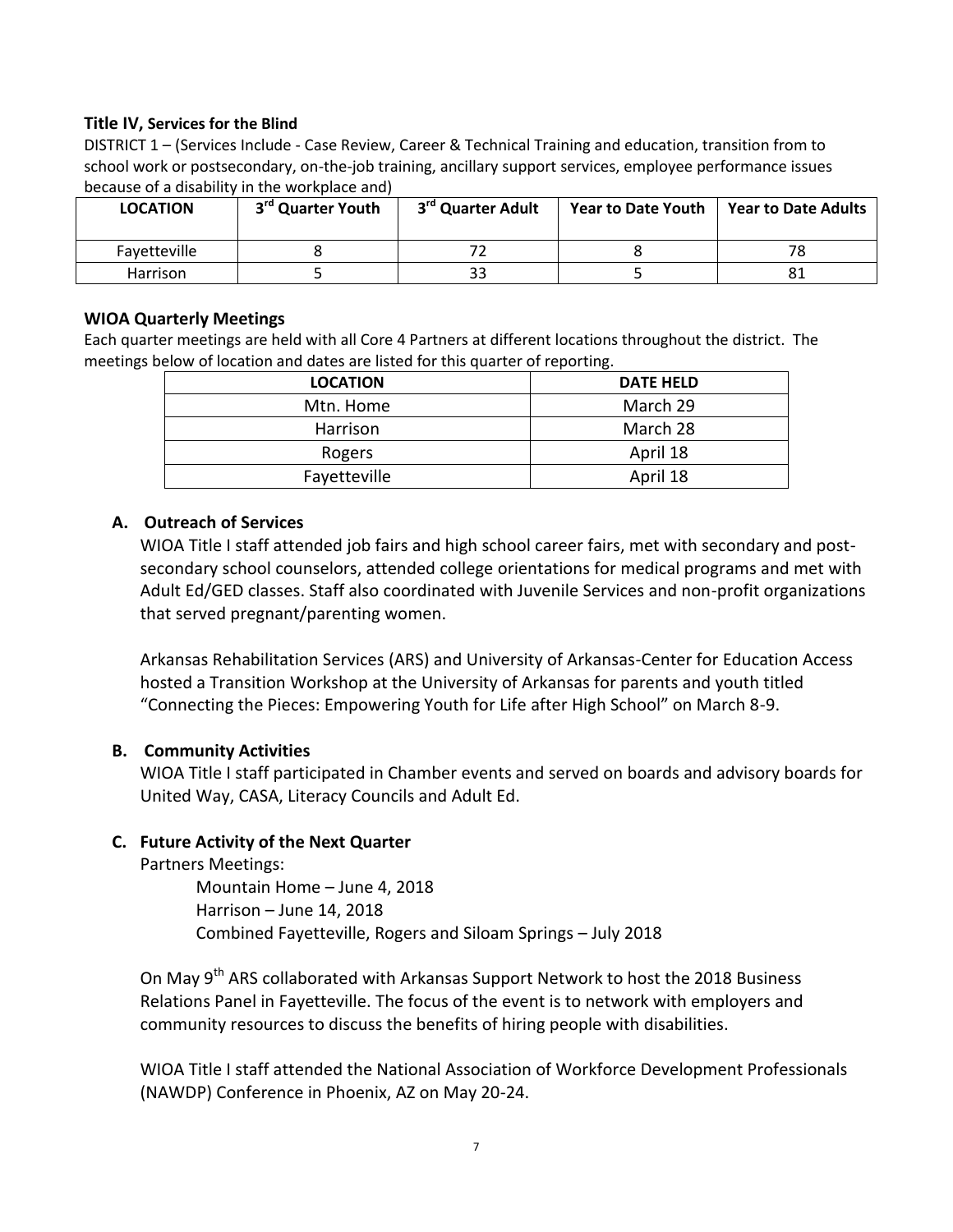WIOA Title I staff will attend the Arkansas Career Development Association Summer Conference in Little Rock on July 19-20.

### **D. Success Story**



### **Megan Cantrell, Adult Mountain Home**

Megan came into the Mountain Home Workforce Center seeking assistance to complete her Bachelor's Degree in Early Childhood Education. In January of her senior year of college Megan lost all of her belongings in a house fire. Despite that and other obstacles she has had to face, Megan has completed all requirements for graduation and has found employment in the Mountain Home School system as an ALE Kindergarten teacher.

### **Northwest Arkansas Economic Development District One-Stop Operator**

### **As of 4/30/18 Budget Expenditures Balance %** Personnel Services/Salary  $\begin{vmatrix} 5 & 53,615.00 \end{vmatrix}$ 44,750.34 | \$ 8,864.66 | 83% Fringe Benefits **12,135.00** | 12,135.00 | 9,404.63 | 2,730.37 | 78% Travel | 3,750.00 | 535.85 | 3,214.15 | 14% Training & Education  $\vert$  750.00  $\vert$  384.54  $\vert$  365.46  $\vert$  51% Telephone/Internet/Fax/Postage 1,110.00 2,897.13 (1,787.13) 261% Printing/Reproduction | 375.00 334.64 40.36 89% Materials & Supplies | 600.00 | 600.00 | 783.39 | 131% Rent/RSA | 2,250.00 | 1,936.27 | 313.73 | 86% Membership/Subscriptions/Pro | 375.00 36.96 36.96 338.04 10% Maintenance/Repairs 75.00 33.55 41.45 45% Total  $\binom{5}{7}$  75,035.00  $\binom{6}{7}$  61,097.30  $\binom{6}{7}$  13,937.70  $\binom{81\%}{7}$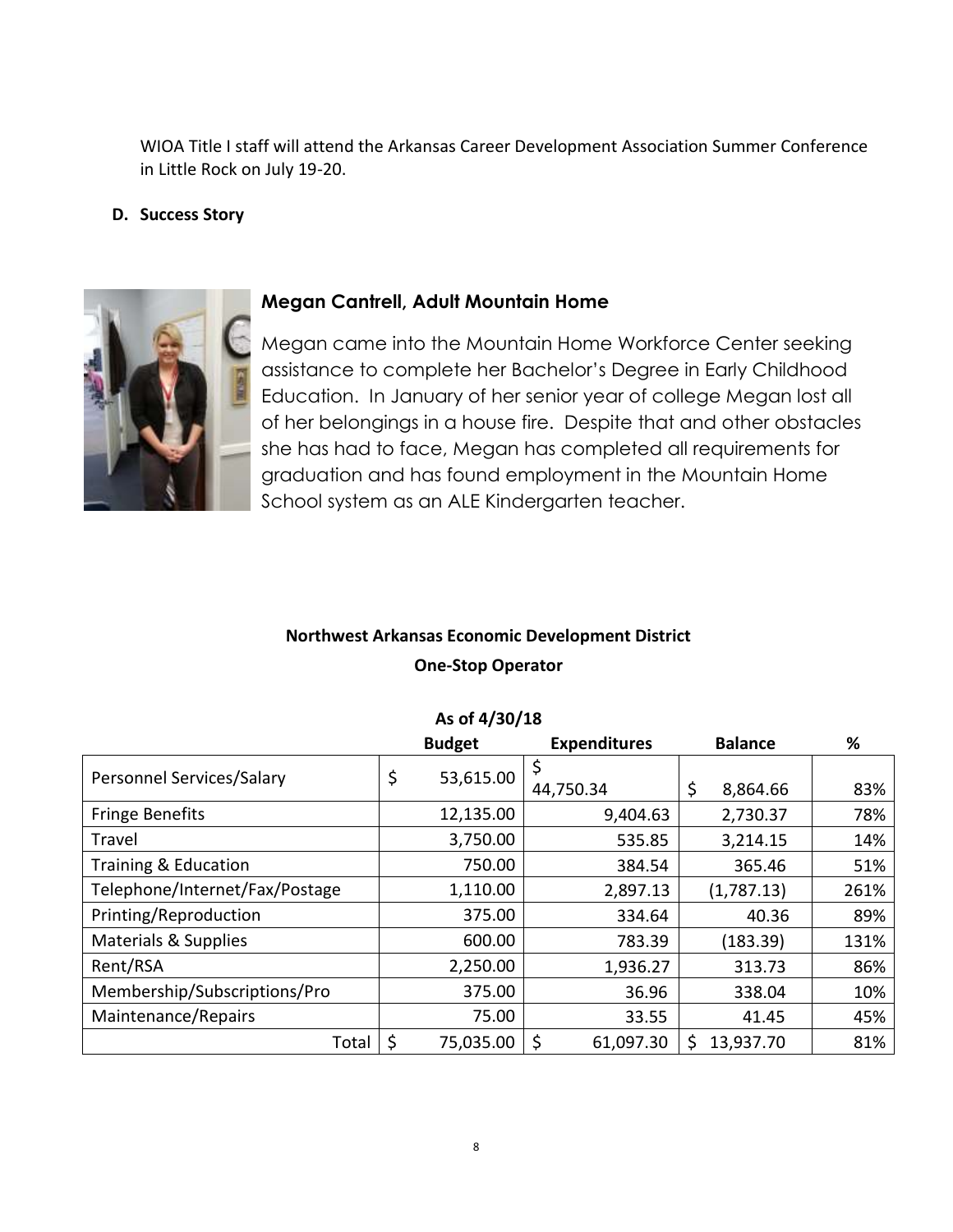### **NORTHWEST ARKANSAS LOCAL WORKFORCE DEVELOPMENT BOARD**

### **Minutes of Meeting March 7, 2018**

A meeting of the Northwest Arkansas Local Workforce Development Board (LWDB) was held Wednesday, March 7, 2018, at Arkansas Workforce Center at Harrison, 818 Highway 62-65-412 North, Harrison, AR at 11:00 A.M.

Board Members present were: MR. BEN ALDAMA, NWACC ADULT ED MR. DAVID BELL, DAVID BELL, LLC. MS. SARAH BROZYNSKI, BAXTER REGIONAL MEDICAL MR. JOHN DYESS, ALTRONIC RESEARCH, INC. MR. WALTER HINOJOSA, NWA LABOR COUNCIL MS. AMY JONES, ARKANSAS REHABILITATION SERVICES MS. PATTY METHVIN, HARRISON REGIONAL CHAMBER OF COMMERCE MR. ROSS PARKER, PARKER FARMS AND RENTALS MR. BO PHILLIPS, TIERPOINT COMMUNICATIONS MS. BILLIE REED, NAPHE MR. KELLEY SHARP, UNIVERSITY OF ARKANSAS FAYETTEVILLE MR. RICKY TOMPKINS, NWACC

Board members not present, but represented by proxy were: MR. STEVE CLARK, FAYETTEVILLE CHAMBER OF COMMERCE – proxy Chung Tan MR. RICH DAVIS, BLACK HILLS ENERGY – proxy ROSS PARKER MS. CAROLYN JACKSON, DHS SERVICES FOR THE BLIND – proxy Kevin Estes MS. JANA KINDALL, AR DEPARTMENT OF WORKFORCE SERVICES – proxy Jody Stewart

Board Members absent were: MR. ALEX MARTINEZ, THE JOB GUIDE MR. CLINT MORRIS, LOCAL 155 PLUMBERS AND PIPEFITTERS

Others present were: Mr. Stetson Painter, Congressman Rick Crawford Mr. Elijah Snow, Senator John Boozman Mr. Joe Willis, NWAEDD Mr. Jeremy Ragland, NWAEDD Mr. Taff Grice, NWAEDD Ms. Susan Sangren, NWAEDD Ms. Donna Carney, NWAEDD Mr. Eddie Treece, NWAEDD Ms. Janie Wheeler, NWAEDD Ms. Susan Daniel, NWAEDD Ms. Kathleen Dorn, NWAEDD Mr. Joe Berry, North Arkansas College Ms. Janel Cotter, ASU Mountain Home Ms. Jenny Patoka, DWS Ms. Brandii Peterson, Goodwill Ms. Tammy Wheaton, Goodwill Ms. Cindy Varner, Goodwill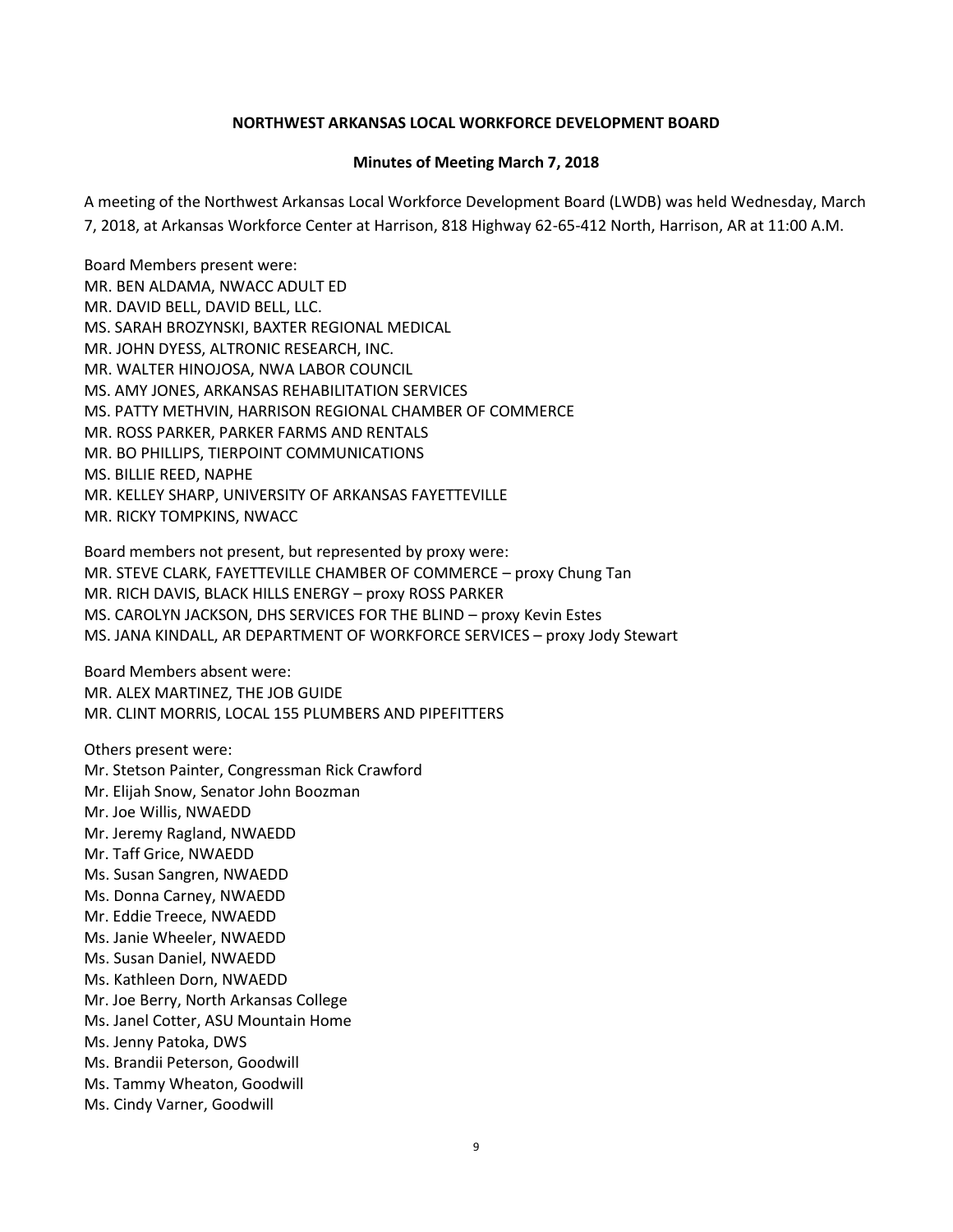The meeting was called to order at 11:09 A.M. by CHAIR JOHN DYESS. CHAIR DYESS welcomed the Board and guests.

Ms. Janie Wheeler provided the staff report. Ms. Wheeler discussed the continuing transition and implementation of the Workforce Innovation and Opportunity Act at the federal, state and local level. She updated the Board about the required Memorandums of Understand with the partners being signed, Infrastructure Funding Agreements as a work in progress, that Arkansas Rehabilitation Services has moved to the Harrison Center, and encouraged the Board to attend the upcoming State Workforce Development Board meeting April 10<sup>th</sup> in Bentonville. She shared that she was asked to present at that meeting about the "Gig Economy' in Northwest Arkansas.

CHAIRMAN DYESS reported that the Executive Committee had met January 10, 2018 by email ballot to vote on hiring Ms. Kathleen Dorn as the Assistant Workforce Director. CHAIR DYESS stated that the Committee had approved the hiring of Ms. Dorn. Motion to ratify the Executive Committee action was made by MR. ROSS PARKER and seconded by MS. PATTY METHVIN. Motion carried.

Motion to allow the Board members attending the National Association of Workforce Boards Forum 2018 in Washington, DC to exceed the federal room rate was made by MS. METHVIN and seconded by MR. KELLEY SHARP. Motion carried.

Motion to accept Policies included in the agenda, with one change, was made by MR. DAVID BELL and seconded by MS. METHVIN. Those policies include Northwest Arkansas Workforce Development Board Grievance/ Complaint Procedures, Title I Program Grievance and Complaint Procedure, and Co-enrollment and Co-funding. The Policy for Setting Policies and Procedures included a change and now reads as follows:

### **Policy for Setting Policies and Procedures**

The Northwest Workforce Development Board has approved Policies and Guidelines for the Northwest Arkansas Workforce Area's Workforce Innovation and Opportunity Act as required by the federal and State laws and regulations at the Board's quarterly meetings. Occasionally we have a need to develop a policy or procedure that had not previously been considered.

Staff requests the following be adopted by the Board to expedite the process:

- Board staff, in consultation with subject matter experts such as program and financial staff, develop and utilize a policy that will be presented to the Executive Committee for approval and to the full Board for ratification at the next full Board meeting;
- For program operation processes and procedures, develop the necessary information/document(s) needed and implement. These would not need Board approval at the next meeting.

Motion to approve made by MR. DAVID BELL and seconded by MS. METHVIN. Motion carried.

Ms. Susan Sangren provided the One Stop Operator Report to the Board which included work accomplished, challenges, partner data that was available and comparison of budget versus expenditures report.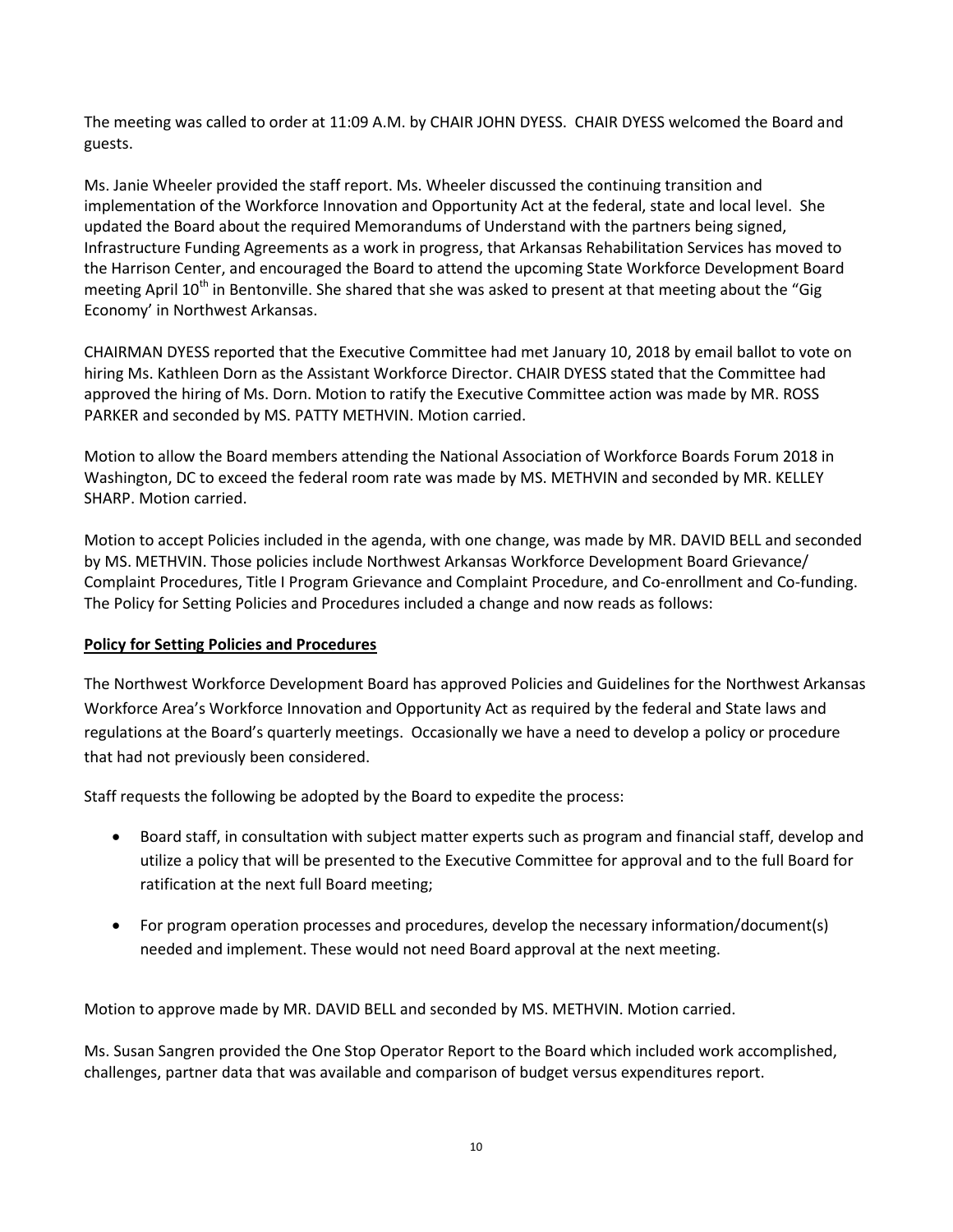Motion to approve the Consent Agenda including the Minutes of the December 6, 2017 meeting and the Eligible Training Providers was made by MR. SHARP and seconded by MR. RICKY TOMKINS. Motion carried.

There being no further business CHAIR DYESS entertained a motion to adjourn. Motion was made by MR. PHILLIPS and seconded by MR. BELL. Meeting was adjourned at 12:10 P.M.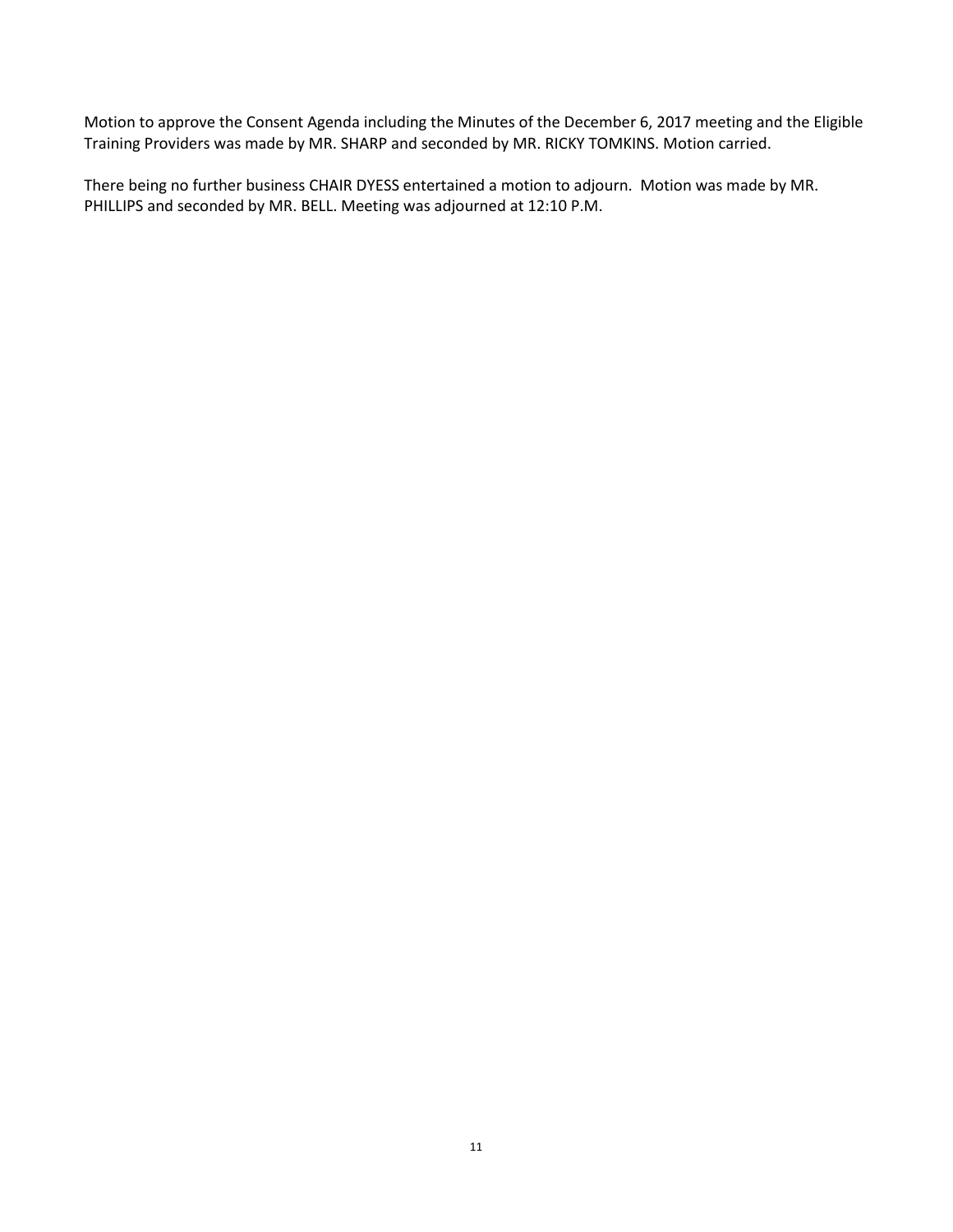### **Eligible Training Provider List for Approval June 6, 2018**

| <b>Program Name</b>                                               | <b>CIPCode</b> | <b>Training Level</b>                                | <b>Application Date</b> | <b>Certification Date</b> |  |
|-------------------------------------------------------------------|----------------|------------------------------------------------------|-------------------------|---------------------------|--|
| <b>Northwest</b>                                                  |                |                                                      |                         |                           |  |
| <b>Arkansas State University - State University</b>               |                |                                                      |                         |                           |  |
| <b>Associate Degree Physical Therapy</b>                          | 51.2308        | Associate Degree                                     | 5/18/2018 8:45:28 AM    | 5/18/2018 to 5/17/2019    |  |
| Arkansas State University-Mountain Home - Mountain Home           |                |                                                      |                         |                           |  |
| <b>Certified Nursing Assistant (CNA)</b>                          | 51.3902        | <b>Credit Hour</b>                                   | 3/29/2018 10:26:53 AM   | 3/29/2018 to 3/28/2019    |  |
| <b>Arkansas Tech University - Russellville</b>                    |                |                                                      |                         |                           |  |
| <b>Elementary Education</b>                                       | 13.1202        | <b>Baccalaureate Degree</b>                          | 5/14/2018 2:20:35 PM    | 5/14/2018 to 5/13/2019    |  |
| Nursing (R.N. Training)                                           | 51.3801        | <b>Baccalaureate Degree</b>                          | 5/7/2018 3:31:31 PM     | 5/14/2018 to 5/13/2019    |  |
| <b>Crowder College-McDonald County - Pineville</b>                |                |                                                      |                         |                           |  |
| <b>Certified Nurse Assistant Specialist</b>                       | 51.3902        | <b>Occupational Skills</b><br>Certificate/Credential | 5/2/2018 9:02:27 AM     | 5/2/2018 to 5/1/2019      |  |
| <b>Nursing</b>                                                    | 51.3899        | Associate Degree                                     | 5/2/2018 9:00:49 AM     | 5/2/2018 to 5/1/2019      |  |
| North Arkansas College (South Campus and North Campus) - Harrison |                |                                                      |                         |                           |  |
| Phlebotomy Technician                                             | 51.1009        | Certificate of Proficiency                           | 5/22/2018 1:28:54 PM    | 5/25/2018 to 5/24/2019    |  |
| <b>Clinical Medical Assistant</b>                                 | 51.0802        | Certificate of Proficiency                           | 5/22/2018 1:27:40 PM    | 5/25/2018 to 5/24/2019    |  |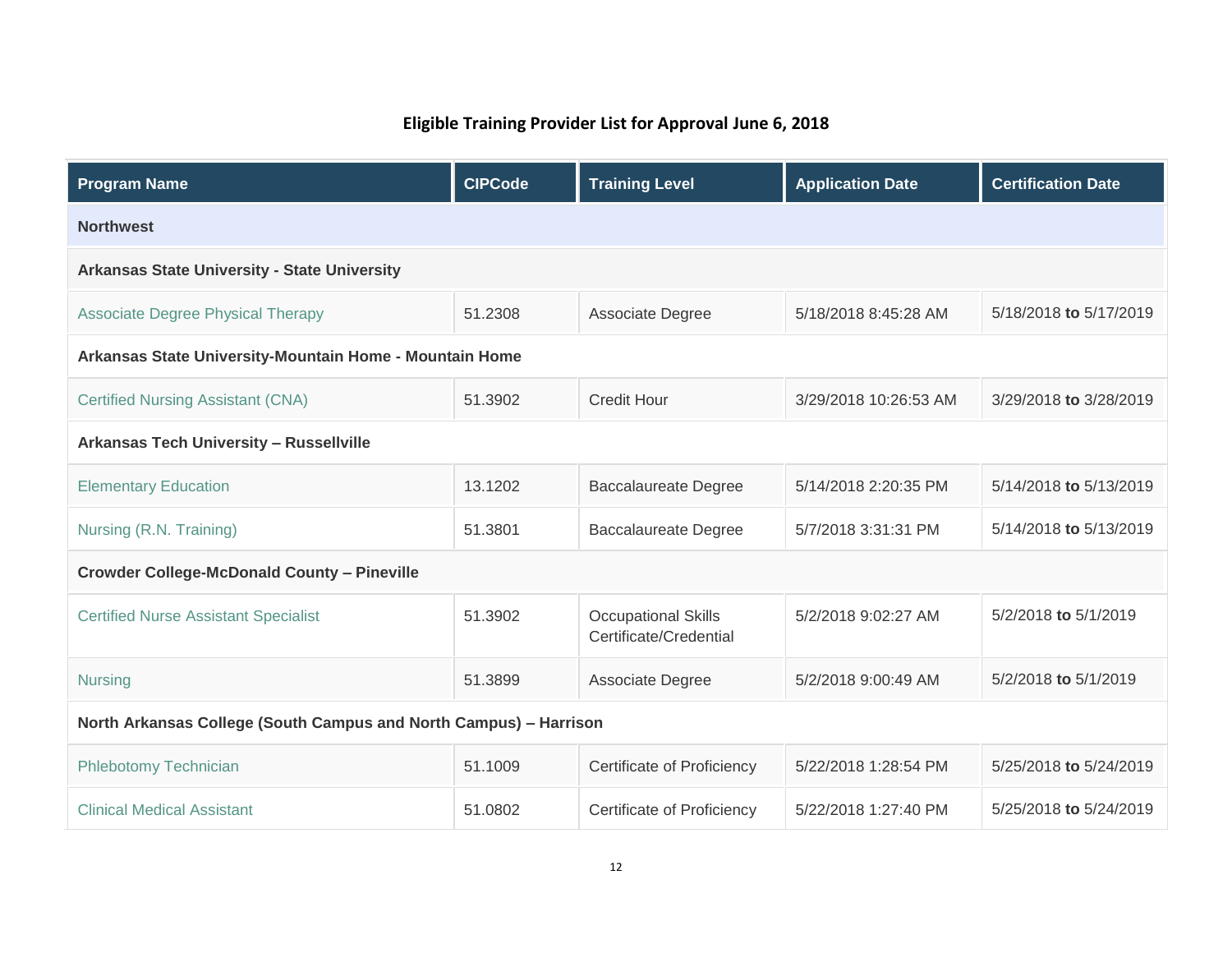| <b>Program Name</b>                     | <b>CIPCode</b> | <b>Training Level</b>        | <b>Application Date</b> | <b>Certification Date</b> |
|-----------------------------------------|----------------|------------------------------|-------------------------|---------------------------|
| <b>Administrative Medical Assistant</b> | 51.0710        | Certificate of Proficiency   | 5/22/2018 1:26:51 PM    | 5/25/2018 to 5/24/2019    |
| <b>Nursing Assistant</b>                | 51.3902        | Certificate of Proficiency   | 5/22/2018 1:25:51 PM    | 5/25/2018 to 5/24/2019    |
| <b>Surgical Technology</b>              | 51.0909        | <b>Technical Certificate</b> | 5/22/2018 1:24:33 PM    | 5/25/2018 to 5/24/2019    |
| <b>Practical Nursing (PN)</b>           | 51.3901        | <b>Technical Certificate</b> | 5/22/2018 1:20:57 PM    | 5/25/2018 to 5/24/2019    |
| Paramedic(EMT)                          | 51.0904        | <b>Technical Certificate</b> | 5/22/2018 1:19:54 PM    | 5/25/2018 to 5/24/2019    |
| <b>Surgical Technology</b>              | 51.0909        | Associate Degree             | 5/22/2018 1:18:50 PM    | 5/25/2018 to 5/24/2019    |
| Radiologic Technology                   | 51.0907        | Associate Degree             | 5/22/2018 1:17:55 PM    | 5/25/2018 to 5/24/2019    |
| Paramedic(EMT)                          | 51.0904        | Associate Degree             | 5/22/2018 1:16:55 PM    | 5/25/2018 to 5/24/2019    |
| <b>Nursing-RN</b>                       | 51.3801        | Associate Degree             | 5/22/2018 1:15:48 PM    | 5/25/2018 to 5/24/2019    |
| Nursing-LPN to RN Track                 | 51.3801        | Associate Degree             | 5/22/2018 1:14:03 PM    | 5/25/2018 to 5/24/2019    |
| <b>Medical Laboratory Technology</b>    | 51.1004        | Associate Degree             | 5/22/2018 1:12:07 PM    | 5/25/2018 to 5/24/2019    |
| <b>Applied Programming</b>              | 11.0201        | Certificate of Proficiency   | 4/30/2018 12:37:48 PM   | 5/2/2018 to 5/1/2019      |
| <b>Restaurant Management</b>            | 12.0504        | <b>Technical Certificate</b> | 4/30/2018 12:27:36 PM   | 5/2/2018 to 5/1/2019      |
| Network/Systems Administration          | 11.0101        | <b>Technical Certificate</b> | 4/30/2018 12:13:27 PM   | 5/2/2018 to 5/1/2019      |
| Network/Systems Administration          | 11.0901        | Certificate of Proficiency   | 4/30/2018 12:12:00 PM   | 5/2/2018 to 5/1/2019      |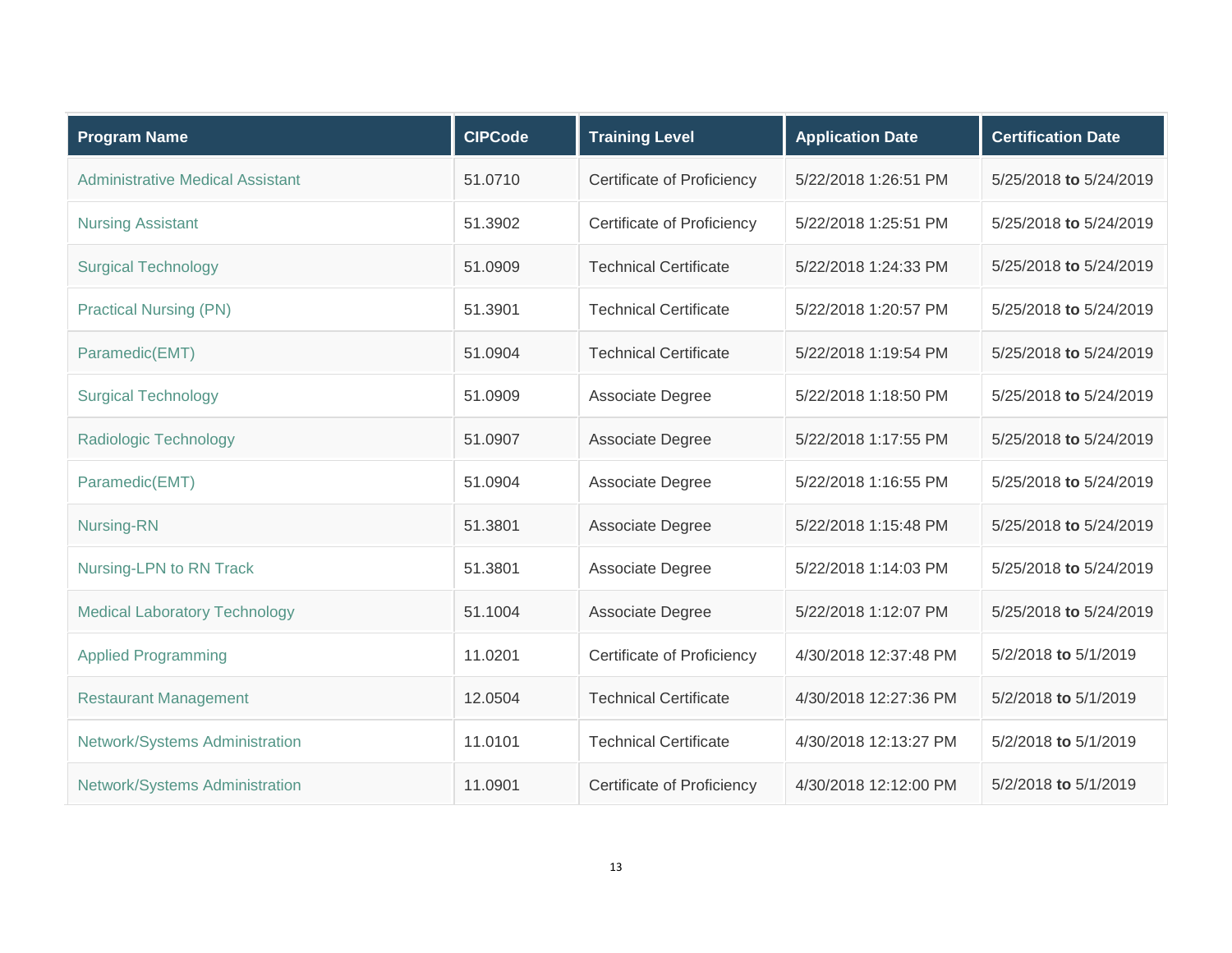| <b>Program Name</b>                                                         | <b>CIPCode</b> | <b>Training Level</b>        | <b>Application Date</b> | <b>Certification Date</b> |
|-----------------------------------------------------------------------------|----------------|------------------------------|-------------------------|---------------------------|
| <b>Information Technology</b>                                               | 11.0101        | Associate Degree             | 4/30/2018 12:08:53 PM   | 5/2/2018 to 5/1/2019      |
| <b>Office Management</b>                                                    | 52.0401        | <b>Technical Certificate</b> | 4/30/2018 11:58:00 AM   | 5/2/2018 to 5/1/2019      |
| Information Technology (Network/Systems<br>Administration)                  | 11.0101        | Associate Degree             | 4/30/2018 11:52:11 AM   | 5/2/2018 to 5/1/2019      |
| Information Technology (Digital Media)                                      | 11.0801        | Associate Degree             | 4/30/2018 11:46:15 AM   | 5/2/2018 to 5/1/2019      |
| <b>Criminal Justice(AAS)</b>                                                | 43.0103        | Associate Degree             | 4/30/2018 11:42:22 AM   | 5/2/2018 to 5/1/2019      |
| <b>Business Administration (Management)</b>                                 | 52.0101        | Associate Degree             | 4/30/2018 11:38:51 AM   | 5/2/2018 to 5/1/2019      |
| <b>Business Administration (Logistics &amp; Supply Chain</b><br>Management) | 52.0101        | Associate Degree             | 4/30/2018 11:38:00 AM   | 5/2/2018 to 5/1/2019      |
| <b>Business Administration (Accounting)</b>                                 | 52.0101        | Associate Degree             | 4/30/2018 11:36:49 AM   | 5/2/2018 to 5/1/2019      |
| Accounting                                                                  | 52.0301        | <b>Technical Certificate</b> | 4/30/2018 11:32:29 AM   | 5/2/2018 to 5/1/2019      |
| <b>Welding Technology</b>                                                   | 48.0508        | <b>Technical Certificate</b> | 4/30/2018 10:24:43 AM   | 5/2/2018 to 5/1/2019      |
| <b>Truck Driving</b>                                                        | 49.0205        | Certificate of Proficiency   | 4/30/2018 10:24:00 AM   | 5/2/2018 to 5/1/2019      |
| <b>Shielded Metal Arc Welding Technology</b>                                | 48.0508        | Certificate of Proficiency   | 4/30/2018 10:23:02 AM   | 5/2/2018 to 5/1/2019      |
| <b>Manufacturing Technology</b>                                             | 48.0501        | <b>Technical Certificate</b> | 4/30/2018 10:20:51 AM   | 5/2/2018 to 5/1/2019      |
| <b>Manufacturing Technology</b>                                             | 48.0501        | Certificate of Proficiency   | 4/30/2018 10:20:11 AM   | 5/2/2018 to 5/1/2019      |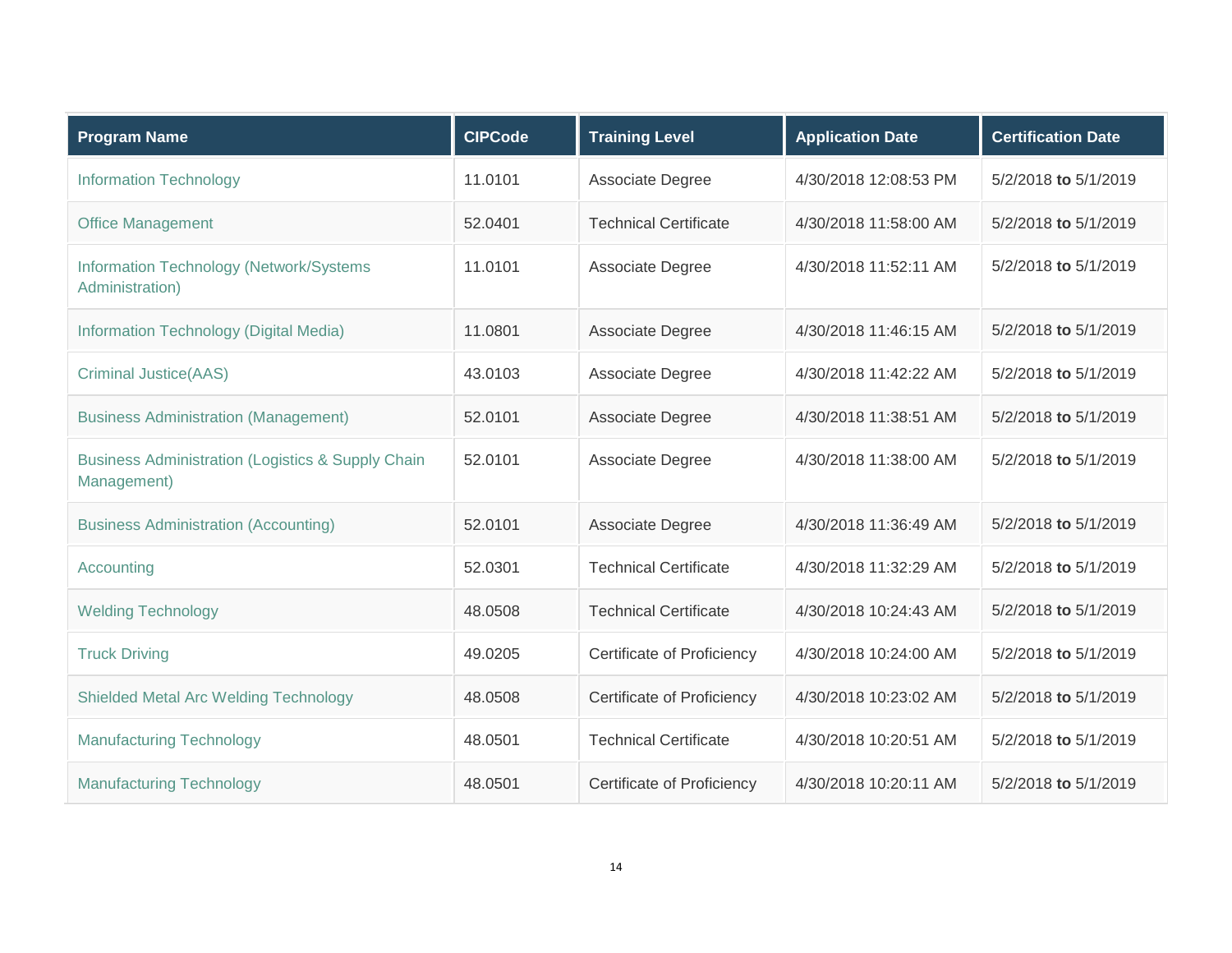| <b>Program Name</b>                                   | <b>CIPCode</b> | <b>Training Level</b>        | <b>Application Date</b> | <b>Certification Date</b> |
|-------------------------------------------------------|----------------|------------------------------|-------------------------|---------------------------|
| Heating, Ventilation, and Air Conditioning            | 47.0201        | Certificate of Proficiency   | 4/30/2018 10:19:29 AM   | 5/2/2018 to 5/1/2019      |
| Heating, Ventilation & Air Conditioning               | 47.0201        | <b>Technical Certificate</b> | 4/30/2018 10:18:38 AM   | 5/2/2018 to 5/1/2019      |
| <b>Gas Metal Arc Welding Technology</b>               | 48.0508        | Certificate of Proficiency   | 4/30/2018 10:17:54 AM   | 5/2/2018 to 5/1/2019      |
| <b>Gas Engine Repair and Brake Technology</b>         | 47.0604        | Certificate of Proficiency   | 4/30/2018 10:17:04 AM   | 5/2/2018 to 5/1/2019      |
| <b>Construction Technology</b>                        | 46.0201        | <b>Technical Certificate</b> | 4/30/2018 10:15:56 AM   | 5/2/2018 to 5/1/2019      |
| <b>Construction Technology</b>                        | 46.0201        | Certificate of Proficiency   | 4/30/2018 10:15:00 AM   | 5/2/2018 to 5/1/2019      |
| <b>Construction Equipment Operation</b>               | 49.0202        | <b>Technical Certificate</b> | 4/30/2018 10:14:15 AM   | 5/2/2018 to 5/1/2019      |
| <b>Construction Equipment Operation</b>               | 49.0202        | Certificate of Proficiency   | 4/30/2018 10:13:21 AM   | 5/2/2018 to 5/1/2019      |
| <b>Collision Repair Technology</b>                    | 47.0603        | <b>Technical Certificate</b> | 4/30/2018 10:12:13 AM   | 5/2/2018 to 5/1/2019      |
| <b>Collision Repair Technology</b>                    | 47.0603        | Certificate of Proficiency   | 4/30/2018 10:11:27 AM   | 5/2/2018 to 5/1/2019      |
| <b>Climate Control Manual Drive Trains Technology</b> | 47.0604        | Certificate of Proficiency   | 4/30/2018 10:10:33 AM   | 5/2/2018 to 5/1/2019      |
| <b>Certification Welding</b>                          | 48.0508        | Certificate of Proficiency   | 4/30/2018 10:09:37 AM   | 5/2/2018 to 5/1/2019      |
| <b>Automotive Service Technology</b>                  | 47.0604        | <b>Technical Certificate</b> | 4/30/2018 10:03:38 AM   | 5/2/2018 to 5/1/2019      |
| Petra Allied Health (Springdale) - Springdale         |                |                              |                         |                           |
| Medical Billing and Coding/Insurance Specialist       | 51.0713        | Certificate of Proficiency   | 4/9/2018 1:54:32 PM     | 4/25/2018 to 4/24/2019    |